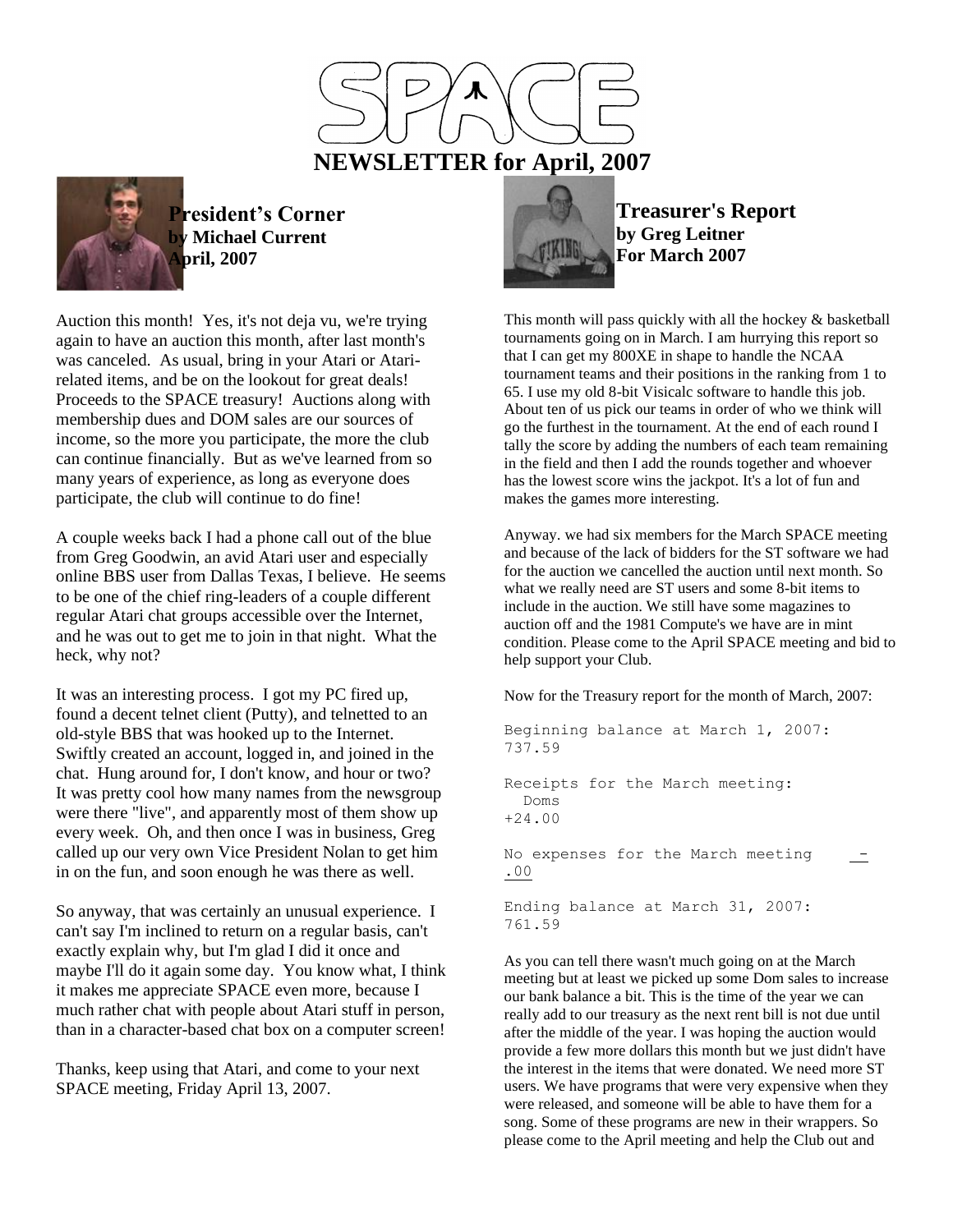get some great software for a deal you will likely not see again.

See you all in April and have fun watching the great sports this month.

\*\*\*\*\*\*\*\*\*\*\*\*\*\*\*\*\*\*\*\*\*\*\*\*\*\*\*\*\*\*\*\*\*\*\*\*\*\*\*\*\*\*\*\*

**Secretary's Report By Steven Peck For March 2007**

No minutes were submitted for March 2007.

\*\*\*\*\*\*\*\*\*\*\*\*\*\*\*\*\*\*\*\*\*\*\*\*\*\*\*\*\*\*\*\*\*\*\*\*\*\*\*\*\*\*\*\*



**BBS Corner By Nolan Friedland For April 2007**

If anyone has any comments, suggestions, ideas, or submissions for the BBS Corner column or the SPACE BBS web site, you may email them to me, Nolan Friedland, at the address shown on the back of this newsletter under the "CLUB OFFICIALS" section.

\*\*\*\*\*\*\*\*\*\*\*\*\*\*\*\*\*\*\*\*\*\*\*\*\*\*\*\*\*\*\*\*\*\*\*\*\*\*\*\*\*\*\*\*\*\*\*\*\*\*

\*\*\*\*\*\*\*\*\*\*\*\*\*\*\*\*\*\*\*\*\*\*\*\*\*\*\*\*\*\*\*\*\*\*\*\*\*\*\*\*\*\*\*\*

A-T-A-R-I Answers, Tips And Relevant Information by: Paul V. Alhart 1995.1

## UTIL.EXE Addendum

 Last A-T-A-R-I I talked a little about UTIL.EXE. This great utility by Charles Marslett configures you PC's floppy drive to read/write/format Atari double density disks. While using my PC at work to read several long Atari files I occasionally got a few read errors. I had back up copies of these files on the flip side of the same disk and noticed I never got any errors when reading these back up files. Ah Ha! I put a write protect tab on the disk and tried again. No luck. On a hunch a put a write protect tab over the sector index hole of the disk. This is the round hole hear the hub. Bingo! I was then able to consistently read all the files with no errors. With the index hole covered my PC floppy drive will still read & write properly to the Atari disks, but will not format them. I hope this tip will help other users of UTIL.EXE

## ATARI TOUCH TABLET CONVERSION

 I have never been able to draw. Back in elementary school where my favorite Aunt was the art teacher, I still failed art class. Never the less, a Koala Pad has been an indispensable

part of my computer hardware for many years. No longer do I draw stick figure birds and such, but instead use the Koala Pad for tasks like drawing electrical schematics to accompany my A-T-A-R-I columns. A back up pad seemed like a good idea, but I was never able to find one. I did however find an Atari Touch Tablet at a garage sale. It looked clean and the price was right so I took it home and pluged it in. That's when I learned that there is a slight difference between the Koala Pad and the Atari Touch Tablet. The vertical output is reversed. Using my Koalapainter software, when I moved the pen up the cursor moved down. Also, the button on the pen performed the function of the right tablet button. I would prefer it to perform the function of the left button. Many software packages like Print Shop let you select which input device you are going to use so this is normally not a problem. Since I didn't get any software with the Touch Tablet, and was quite happy with the Koalapainter software I was already using, it was a problem for me. The touch tablet got put away and forgotten for some time.

## The Rest of the Story

 Last Christmas Santa decided to let me buy myself a new oscilloscope. Like a kid with a new toy I started probing everything I could find. One of those things was that forgotten Atari Touch Tablet. In the process I discovered that I could modify it to emulate my Koala Pad. It could be hard wired to emulate the Koala Pad but I chose to add a TPDT switch so I could go back and forth between the two. I am not going to present you with a step by step procedure at this time. I will however tell you what needs to be done. If there is enough interest I'll include a step by step in a future A-T-A-R-I.

 The touch pad plugs into connector CN3. Pins 2 & 3 need to be reversed. NOTE: pin 1 is nearest the center of the PC board. I found the easiest way to accomplish this was to remove CN3 from the board, fold pins 2 & 3 back out of the way, and reinstall CN3. Use hook up wire to connect pins 2 & 3 to the PC board CN3 traces 3 & 2. This takes the vertical problem.

 The pen is connected to the PC board at CN4. You will need to cut the trace that runs from CN4 to the switch logic. Looking at the solder side of the PC board the trace to cut runs down from the right edge of CN4 and is about 1 inch long. Solder a piece of hook up wire to the CN4 side of this cut trace. Directly below CN4 you will find 4 solder pads in a vertical line. Connect the other end of the wire to the right most pad which is the left switch logic.

## ATARIWRITER+

 Judging by by mail, none of my A-T-A-R-I columns generate as much interest as those that deal with AtariWriter+. Over the years these columns have appeared in Antic, AIM, and AC and have included many useful tips as well as several type-in programs to modify the AW+ disk. Things like presetting the Global defaults and

screen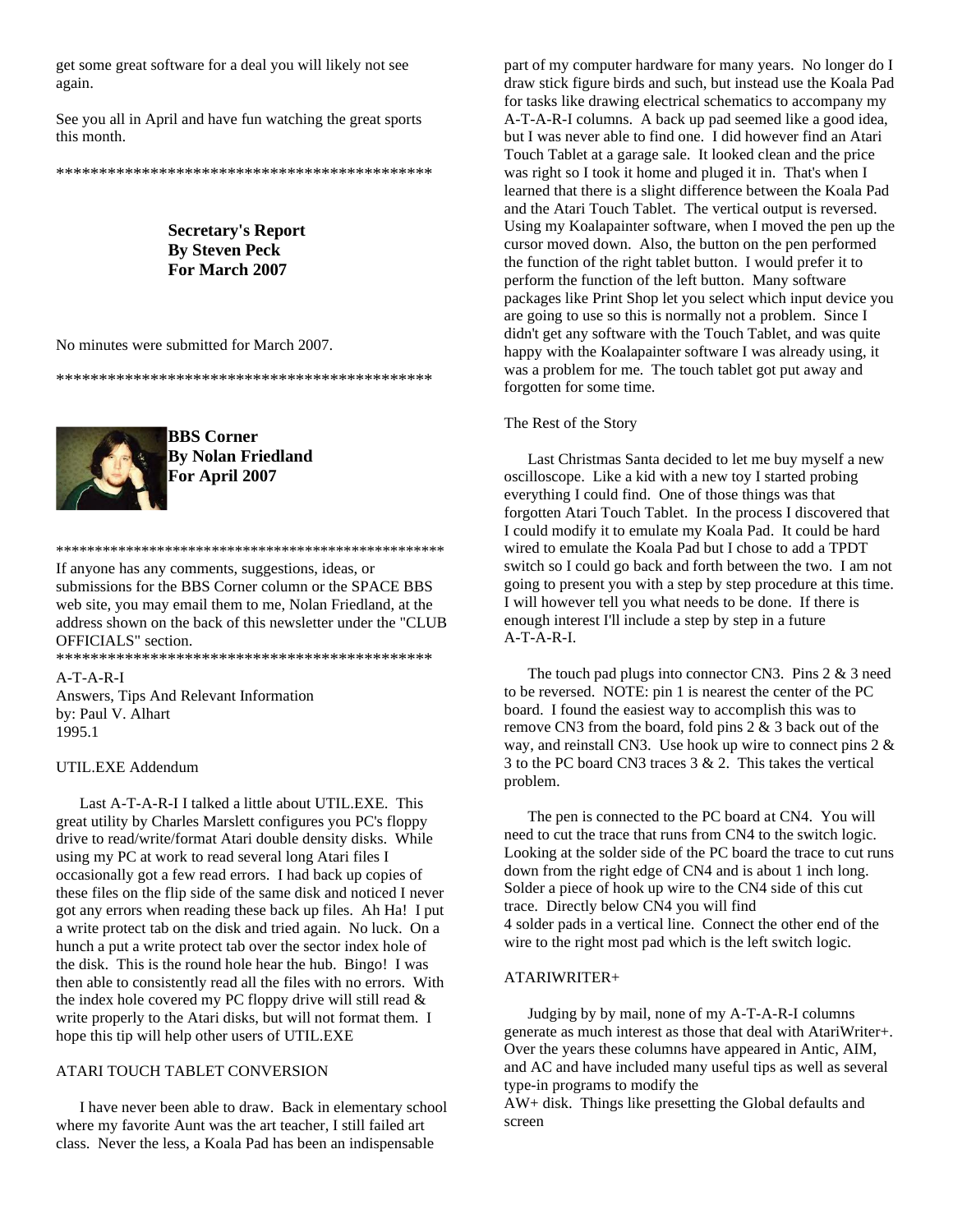colors, disabling the RS-232 loader, speeding up the key repeat rate, and adding your own custom screen fonts and printer drivers are just a few of the topics that have been covered. Due to popular demand, all my past AtariWriter+ related articles and type-ins have been gathered together and put on disk.

 The AtariWriter+ Companion contains 10 informative full length columns and 6 ready to run BASIC programs. See what you have missed. See what amazing things you can coax AtariWriter+ to do. Order your copy of The AtariWriter+ Companion today for only \$5 from:

Paul V. Alhart 524 North Zee St. Lompoc, Ca. 93436

\*\*\*\*\*\*\*\*\*\*\*\*\*\*\*\*\*\*\*\*\*\*\*\*\*\*\*\*\*\*\*\*\*\*\*\*\*\*\*\*\*\*\*\*\*\*

From: Michael Current [michael@mcurrent.name] Sent: Friday, March 16, 2007 2:06 PM Subject: ST>ST Magazine issue 139/140 is available

--Date: Mon, 26 Feb 2007 14:24:38 -0800

ST Magazine issue 139/140 is available. This issue is very late and we are sorry for this. Due to the big delay, we decided to make a 48-page issue (instead of 36).

By the way, issue 141 will be ready very soon (end of February).

All ST Magazine issues (except 132) are available at 16/32 Systems.

Don\\\'t miss the special issue about the 20th anniversary of the Atari ST.

And for console lovers, ReVival will be available soon at 16/32 Systems because the latest issues are now translated into English (issues 29 to 32). Of course, ReVival also speak about Atari consoles!

Link to 16/32 Systems: http://www.1632 sales.zenwebhosting.com/acatalog/ST\_Magazine.html

Link to ST Magazine web site: http://stmagazine.org/

- Note our web site includes fresh news about Atari computers

-

Thanks for reading :)

ST Magazine team

URL: http://stmagazine.org/

[This news item courtesy of Atari.org - [http://www.atari.org\]](http://www.atari.org/)

\*\*\*\*\*\*\*\*\*\*\*\*\*\*\*\*\*\*\*\*\*\*\*\*\*\*\*\*\*\*\*\*\*\*\*\*\*\*\*\*\*\*\*\*\*\*

From: Michael Current [michael@mcurrent.name] Sent: Tuesday, March 27, 2007 6:08 AM Subject: Updated MyIDE Image Manager and MyIDE Config --Date: Fri, 23 Mar 2007 05:53:49 GMT

I just posted the updated versions of these two programs on my website.

http://jeffersonsauctioneering.com/atari/

The MyIDE Image Manager has had some significant changes, at least under the hood. I've moved the image table to the last image slot of the hard drive and taken the descriptions out of the image table so that I only use the Mr. Atari descriptions. This makes the image table smaller, but it does increase the time taken to search or scroll a screen at a time through the image list. Since there is more disk seeking going on, I sped up the screen scrolling considerably in this version.

I'm still undecided whether or not only using the Mr.Atari Image Manager descriptions was a good idea or not. I dislike the speed hit searching and sorting takes, but I suppose it makes things easier overall.

Anyway, let me know what you think. Here's the complete list of what's new:

version 4.0 (02/20/2007):

- moved image table to last image slot on drive (not compatible with myideman 3.3)
- created utility to convert image table from version 3.3 to version 4.0
- removed descriptions from image table, uses only Mr.Atari description
- removed ability to number disks by pressing 1-9 (useless feature)
- faster screen scrolling!
- cosmetic changes in utility menu, removed Sync START description option
- fixed sort function to ignore case
- can minimize screen while sorting, to help speed up sort
- better progress indication in sort screen

PS. I will be releasing the source code soon, on the website, but just want to clean it up a little first and add some comments here and there.

-- Shawn Jefferson http://www.jeffersonsauctioneering.com/atari/

\*\*\*\*\*\*\*\*\*\*\*\*\*\*\*\*\*\*\*\*\*\*\*\*\*\*\*\*\*\*\*\*\*\*\*\*\*\*\*\*\*\*\*\*\*\*

From: Michael Current [michael@mcurrent.name] Sent: Friday, March 16, 2007 2:07 PM Subject: ST>Working USB driver for Atari ST/Falcon sighted